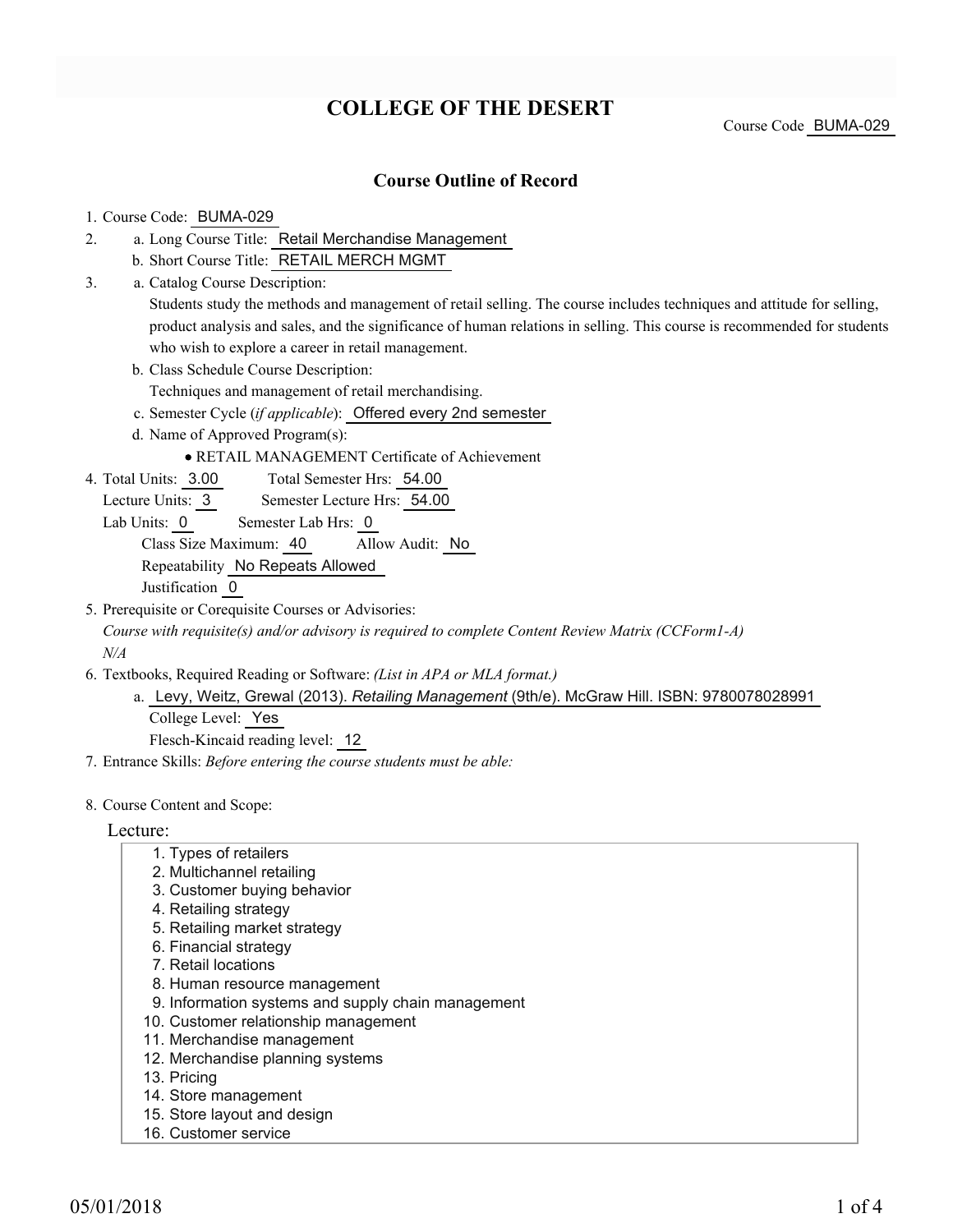## BUMA 029-Retail Merchandise Management

Lab: *(if the "Lab Hours" is greater than zero this is required)*

- 9. Course Student Learning Outcomes:
	- 1. Identify the primary forms of retail business identify the key differences among them.
	- 2. Write benefit statements about a product addressing the five buying decisions.
	- 3. List the five mental stages a sale progresses through from both customer and sales perspective.
	- 4. Write a features and benefits analysis of a product.
	- 5. Describe and categorize consumer buying behavior.
	- 6. Describe the importance of product, brands, labels, and packaging.

7. Discuss and analyze the process of promoting products, including advertising, sales promotion, personal selling, and publicity.

10. Course Objectives: Upon completion of this course, students will be able to:

- a. Demonstrate an understanding of the basic elements of retail management.
- b. Identify and understand the types of retailers.
- c. Identify and understand types of customer buying behaviors.
- d. Identify and understand the important of site location.
- e. Demonstrate an understanding of the basic elements of human resource management.
- f. Formulate options for store layout and visual merchandising.
- g. Design marketing strategies.
- h. Demonstrate an understanding of the elements of customer service.
- Methods of Instruction: *(Integration: Elements should validate parallel course outline elements)* 11.
	- a. Activity
	- b. Collaborative/Team
	- c. Demonstration, Repetition/Practice
	- d. Discussion
	- e. Distance Education
	- f. Lecture
	- g. Participation
	- h. Technology-based instruction

Other Methods:

Lesson Handouts

12. Assignments: (List samples of specific activities/assignments students are expected to complete both in and outside of class.) In Class Hours: 54.00

Outside Class Hours: 108.00

a. In-class Assignments

Class discussion and analysis of actual and hypothetical case problems.

b. Out-of-class Assignments

Readings in the textbook and in recommended supplementary literature.

- 13. Methods of Evaluating Student Progress: The student will demonstrate proficiency by:
	- Written homework
	- Term or research papers
	- Reading reports
	- Field/physical activity observations
	- Computational/problem solving evaluations
	- Group activity participation/observation
	- True/false/multiple choice examinations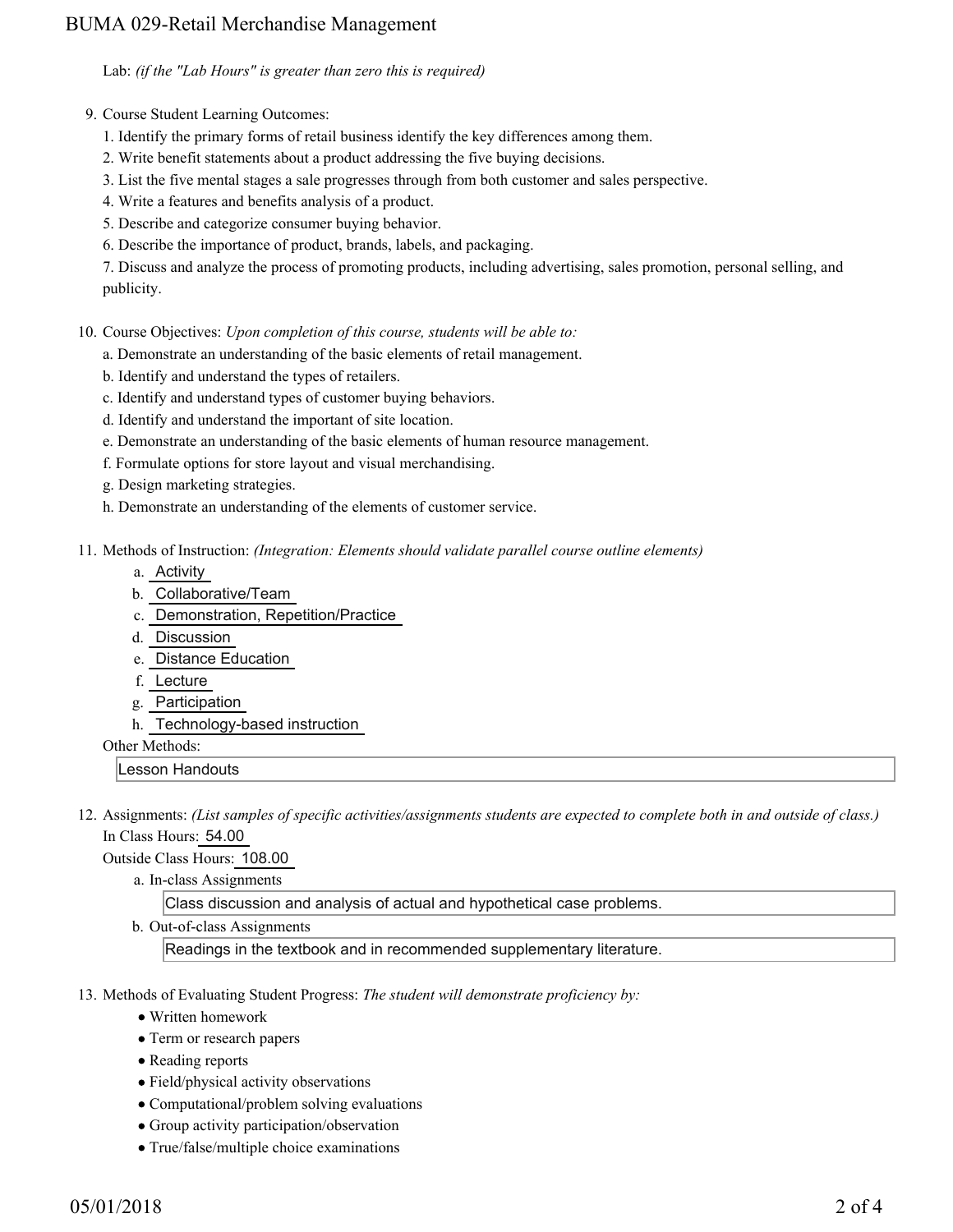## BUMA 029-Retail Merchandise Management

- Mid-term and final evaluations
- Student participation/contribution
- 14. Methods of Evaluating: Additional Assessment Information:
- 15. Need/Purpose/Rationale -- All courses must meet one or more CCC missions.
	- PO Career and Technical Education

Apply critical thinking skills to execute daily duties in their area of employment.

Apply critical thinking skills to research, evaluate, analyze, and synthesize information.

Exhibit effective written, oral communication and interpersonal skills.

IO - Critical Thinking and Communication

Apply standard conventions in grammar, mechanics, usage and punctuation.

Appreciate diversity as it is expressed in multiple disciplines and across various cultures through reading,

### speaking and writing.

 Summarize, analyze, and interpret oral and written texts, with the ability to identify assumptions and differentiate fact from opinion.

 Utilizing various communication modalities, display creative expression, original thinking, and symbolic discourse.

16. Comparable Transfer Course

| <b>University System</b>                                     | <b>Campus</b>      | <b>Course Number</b> | <b>Course Title</b>  | <b>Catalog Year</b> |  |
|--------------------------------------------------------------|--------------------|----------------------|----------------------|---------------------|--|
| 17. Special Materials and/or Equipment Required of Students: |                    |                      |                      |                     |  |
| <sup>18.</sup> Materials Fees:                               | Required Material? |                      |                      |                     |  |
| <b>Material or Item</b>                                      |                    |                      | <b>Cost Per Unit</b> | <b>Total Cost</b>   |  |

19. Provide Reasons for the Substantial Modifications or New Course:

### Remove English 070 advisory

- a. Cross-Listed Course *(Enter Course Code)*: *N/A* b. Replacement Course *(Enter original Course Code)*: *N/A* 20.
	-

21. Grading Method *(choose one)*: Letter Grade Only

## 22. MIS Course Data Elements

- a. Course Control Number [CB00]: CCC000583281
- b. T.O.P. Code [CB03]: 50100.00 Business and Commerce, Ge
- c. Credit Status [CB04]: D Credit Degree Applicable
- d. Course Transfer Status [CB05]: B = Transfer CSU
- e. Basic Skills Status [CB08]: 2N = Not basic skills course
- f. Vocational Status [CB09]: Clearly Occupational
- g. Course Classification [CB11]: Y Credit Course
- h. Special Class Status [CB13]: N Not Special
- i. Course CAN Code [CB14]: *N/A*
- j. Course Prior to College Level [CB21]: Y = Not Applicable
- k. Course Noncredit Category [CB22]: Y Not Applicable
- l. Funding Agency Category [CB23]: Y = Not Applicable
- m. Program Status [CB24]: 1 = Program Applicable

Name of Approved Program *(if program-applicable)*: RETAIL MANAGEMENT